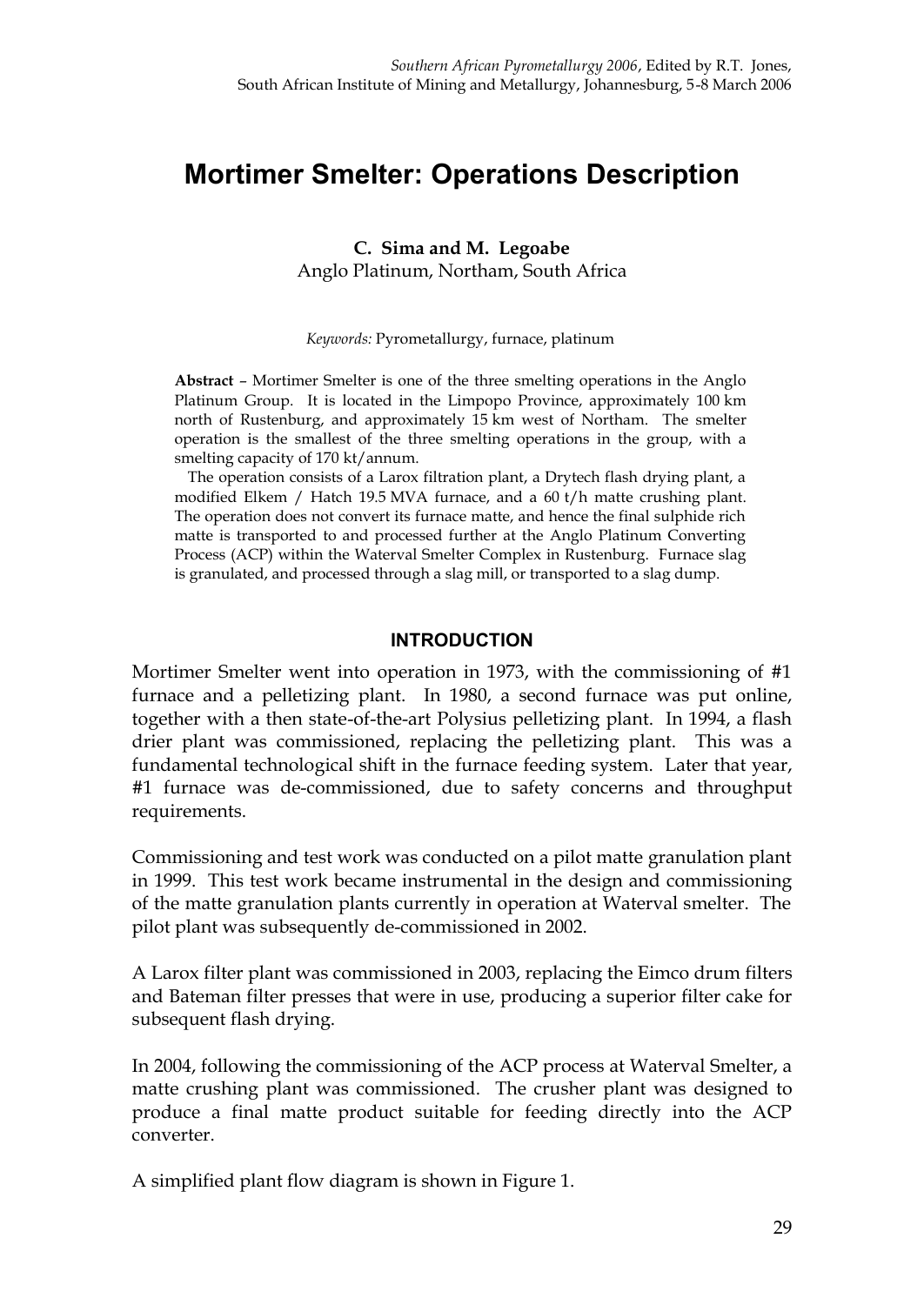

**Figure 1:** Mortimer Smelter plant flow

#### **PROCESS DESCRIPTION**

#### **Concentrate handling**

Mortimer Smelter currently receives concentrates in either a slurry or filter cake form. Filtered concentrates can be blended prior to drying, and fed into the flash drier. Excess filtered concentrates can be dispatched to other smelters within the group if required.

Filtered concentrate typically contains between 12–18% moisture. Concentrates in this form are received or dispatched by truck. Concentrates received are tipped onto a concentrate storage pad. The total filtered concentrate storage capacity at the smelter is estimated at 20 000 dry tons.

At Mortimer smelter, concentrate blending is an important step in the operation, to ensure chrome contents in the furnace feed are managed to avoid detrimental effects to furnace operations. Typical concentrate blending is done both on the storage pad and ahead of the wet feeder, before entering the flash drier operation.

Metal accounting and assay information is gathered by weighing individual trucks received or dispatched, and removing core samples by means of a sample auger.

Concentrates, in either of the two forms mentioned, are typically received from various concentrator plants both within Anglo Platinum and outside the group.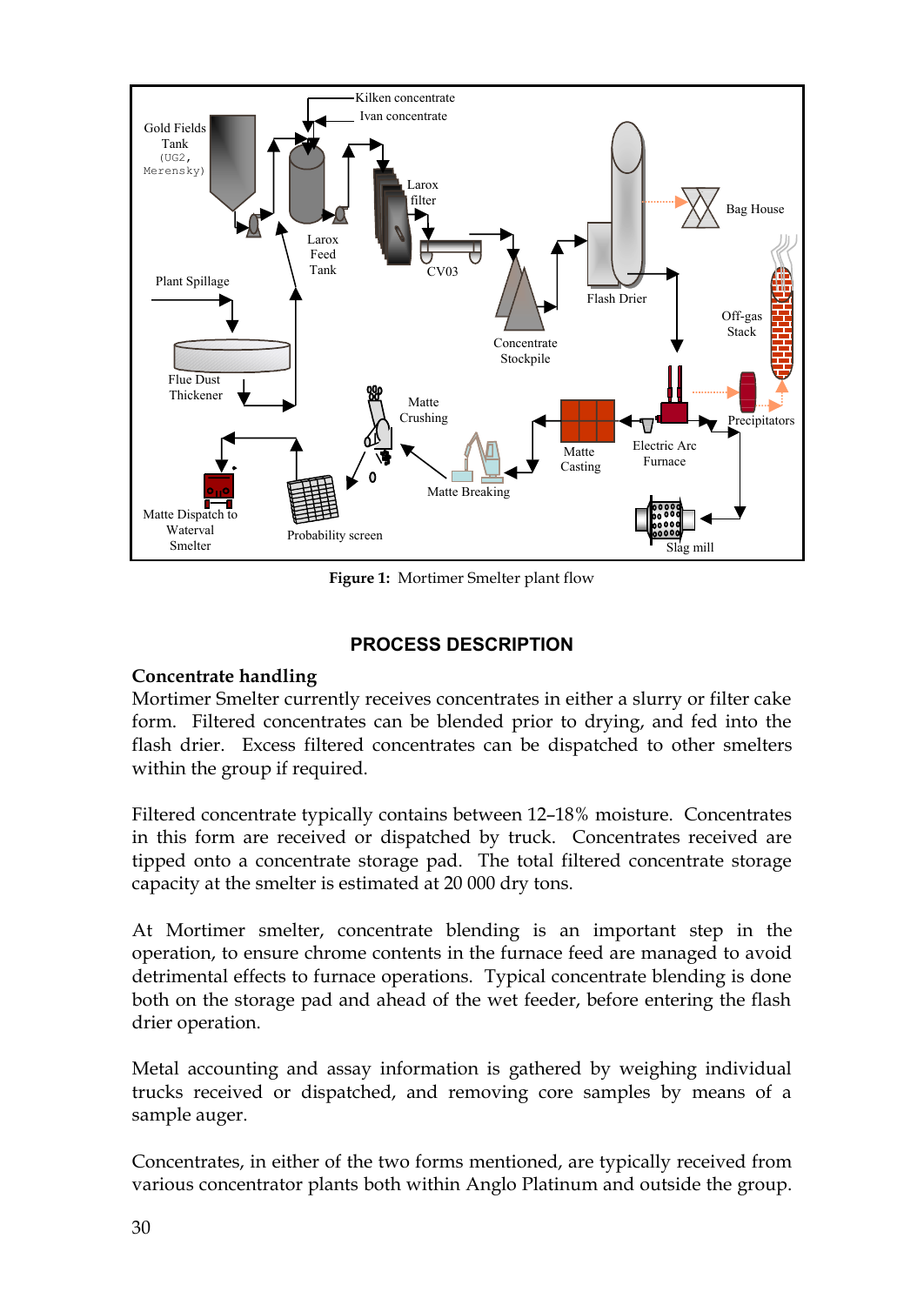The smelter is flexible with regard to a number of concentrate input possibilities.

Slurries currently account for 80% of the total feed into the plant.

Slurries, on receipt, are transferred into batch weighing tanks, for mass and metal accounting. Typically, they would be introduced directly from concentrate thickener underflows. Slurry can also be received via tanker, and the weight recorded by means of a weighbridge.

Since there is only one filtering unit at the Smelter, all slurries after weighing and sampling get pumped and combined into a Larox feed tank. The filter is fed directly from the Larox feed tank. The Larox filter is a 144 m2 unit, with 24 horizontal plates with 45 mm chamber heights. The unit can handle approximately 460 dry tons per day, at the current densities, which vary considerably between  $1.45 - 1.65$  t/m<sup>3</sup>.

The filtrate from the filter, along with general plant concentrate spillages, is thickened in a  $75$  ft  $(\sim 25 \text{ m})$  thickener and reintroduced into the feed tank, ahead of the filter.

Filter cake from the Larox unit is discharged into the concentrate shed. This concentrate can then be moved to the concentrate pad, blended in, or put directly into the wet feeder.

# **Drying**

The drying plant capacity is determined largely by the energy generated by the hot gas generator (HGG) used in the drying plant. The unit at Mortimer is rated at  $26.5$  GJ/h for a concentrate feed rate of  $34$  t/h, with an average moisture content of 18%.

Designed to handle typical filter cake material, the flash drier has an approximate drying capacity of 6 t/h water. The energy required for drying is generated using a coal-fired HGG. Hot gas is mixed with the concentrate to produce a bone-dry concentrate with a final moisture content of about 0.5%.

Concentrates are introduced into a wet feeder, feeding the flash drying plant by means of a grab attached to an overhead crane; alternatively a front-end loader can be utilized in the same capacity.

The wet feeder discharges onto a conveyor belt feeding a paddle mixer, which discharges to the disintegrator. A metal detector mounted near the conveyor head pulley is used to prevent metal from entering the downstream process, causing possible damage to the paddle mixer and disintegrator components.

The disintegrator mixes and flings the wet concentrate into a stream of hot gas flowing up a drying column. The dried concentrate then passes though a pair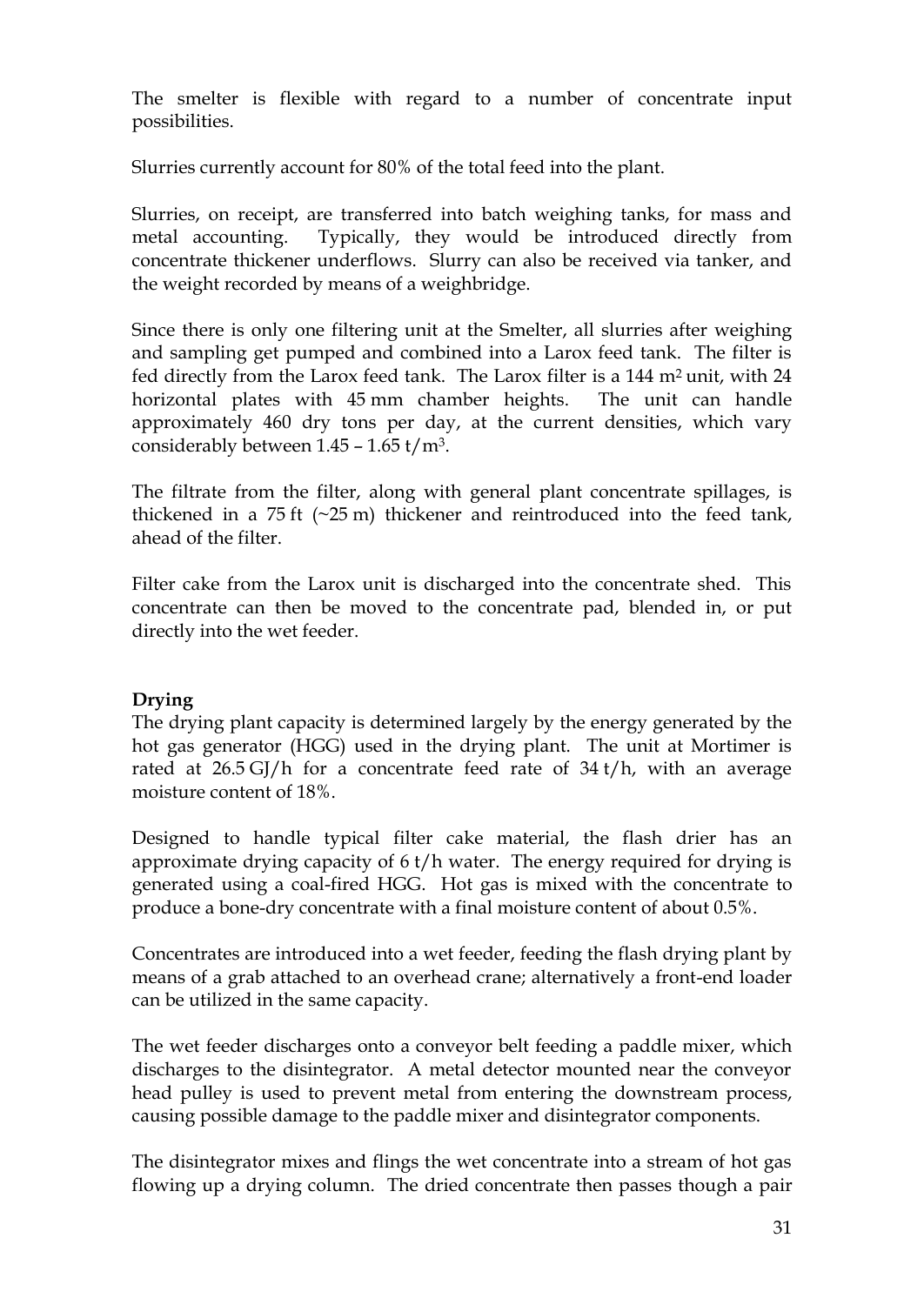of cyclones. An extraction exhaust fan produces a vacuum throughout the system, to aid the flow of dried concentrate through the drier.

The cyclone spigots discharge directly into a final product bin. A diverter plate in one of the cyclones provides a recycle stream back to the paddle mixer, assisting with mixing and drying of high moisture content concentrates. The cyclone fines are collected through a series of multiclones and a bag house with the cleaned airflow exhausting to the atmosphere.

Dried concentrate, from the flash drier product bin, is fed into weighing vessels together with a predetermined proportion of limestone, typically ~3%. Limestone is used as a flux in the furnace operation, and is delivered in a finely crushed dry state.

The concentrate and limestone mixture is pneumatically conveyed to the furnace feed bins directly above the furnace.

# **Smelting**

The furnace is a submerged arc, six-in-line, modified Elkem / Hatch design. It has a total power rating of 19.5 MVA. The furnace dimensions are 26 m  $\times$  7 m  $\times$ 5 m. It is enclosed in a mild steel shell from the furnace floor level to the inspection door level.

The hearth consists of Verocon 65 FG Magnesite-chrome bricks. The end-walls all consist of Magnesite-Chrome D60/100 fused grain bricks. The freeboard and roof use alumina silicate bricks.

The furnace products exit via two matte and three slag tap holes.

The heating is done using 6 x 1.25 m diameter carbon electrodes. They are Söderberg electrodes, continually topped up using soft electrode paste, prebaked and solidified. The electrode movement in and out of the bath is done automatically by the Pyromet controller. A manual system is also available as a back-up and during periods of maintenance.

Water-cooling is applied to the matte and slag end walls in the form of copper jackets against the furnace shell. Water-cooling is used at the slag end in the form of copper blocks, faceplate, and refractory-lined slag spouts.

The furnace sidewalls are air-cooled using a series of jet fans along the sidewalls. The floor is similarly cooled using floor fans, forcing air through the floor ducting underneath the furnace.

Furnace control is achieved by changing the electrical resistance through the slag; by changing the electrode current set points, a target power drawn objective is maintained.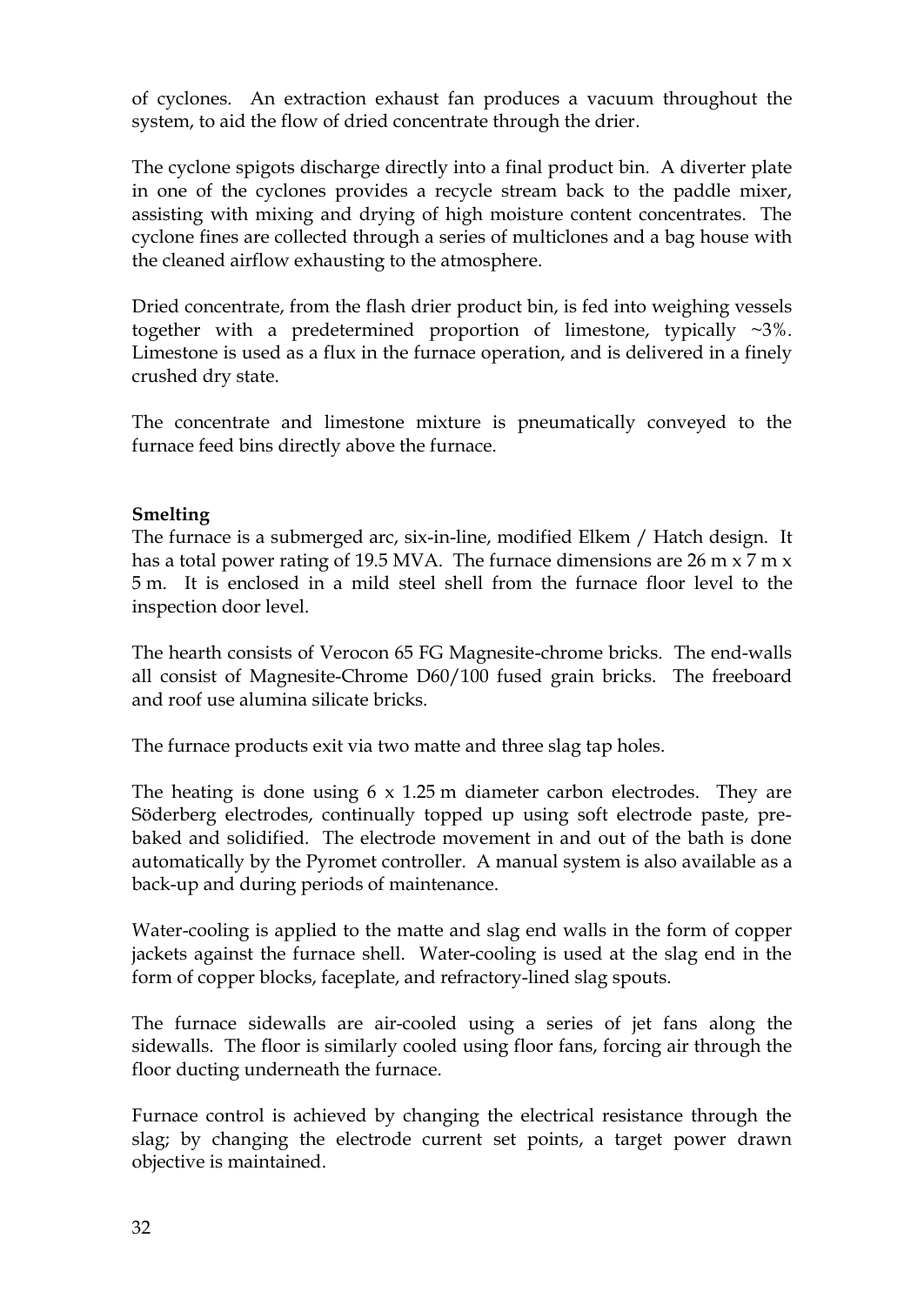Blended concentrate from the two feed bins, directly above the furnace, is fed to the furnace through two air slides along the length of the furnace. Diverter plates in the air slides cause concentrates to be channeled into the desired feed port for discharge into the furnace.

Dust levels are monitored on a 4 hourly basis, and loading into the furnace conducted accordingly. Liquid levels are also taken and recorded on an hourly basis, to monitor and control slag, matte, and solid build-up.

Slag is tapped almost on a continuous basis, apart from occasions where repairs to spouts are required or when liquid levels are low. Slag is channeled from the spout into a stream of water to granulate it, before being dewatered using a rake classifier. The classifier discharge is transferred onto a reversible conveyor, allowing for the option to discard the slag via a slag bin to a dumpsite or onto a series of conveyors returning the slag back to a slag mill.

Matte is tapped from the opposite end of the furnace into 9-ton ladles. Overhead hot metal cranes are used to remove and cast the matte into prepared silica moulds, approximately  $1 \text{ m} \times 1 \text{ m} \times 0.4 \text{ m}$ , and allowed to cool. Once cooled, the matte moulds are removed from the casting bay, and broken into lumps approximately 0.3 m in size, using a mobile pingon.

# **Matte Crushing**

When a sufficient quantity of matte is available, tankers are arranged for shipment to ACP at Waterval Smelter.

The tankers, on arrival, are parked underneath the final plant fines discharge spout to load crushed matte into the tanker.

Matte is loaded into a hopper ahead of a primary Telsmith  $18'' \times 24''$  jaw crusher. The crusher gap is set at 45 mm, and the crusher discharge is fed to a secondary Hazemag APKV0805 impact crusher that is in closed circuit with a Morgan sizer.

The Morgan sizer is an inclined compact three-deck probability screen. The screen returns +2 mm product back to the secondary crusher, while the –2 mm fraction is conveyed, sampled, and loaded directly into the tanker.

Dust is collected by means of an Ultra-pulse, cyclonic bag house with dust collection points located at all of the transfer points. Fines from the bag house are returned to the fines conveyor and loaded together with the final product into the tanker.

A belt scale is used to monitor the amount of matte loaded into the tanker, in order to prevent overloading. The correctly loaded tanker is then weighed on the weighbridge before dispatch.